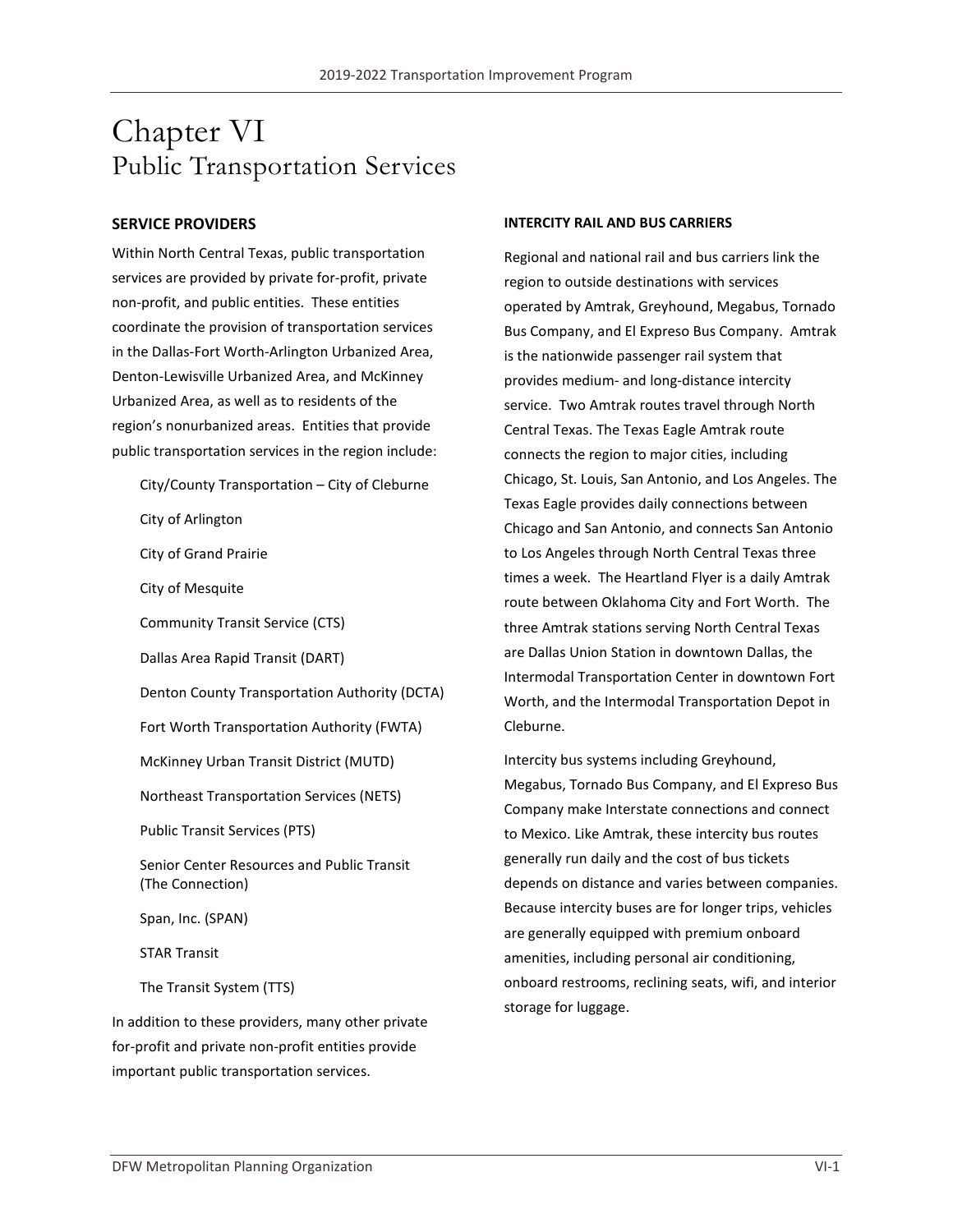**EXHIBIT VI-1**



# **Public Transportation Provider Service Areas May 2018**

# **FUNDING**

Federal funding for public transportation services is authorized by the Fixing America's Surface Transportation (FAST) Act and administered by the Federal Transit Administration (FTA). Depending upon the particular eligibility requirements, public transportation service providers, non-profits, and (in limited situations) private transportation operators may receive funds through the following FTA programs:

# **Urbanized Area Formula Program**

The Urbanized Area Formula Program (49 USC §5307) funds public transportation projects in urbanized areas of over 50,000 in population. Funds are apportioned to the urbanized areas by formula and provide funding for capital, planning, job access

and reverse commute projects, and operating assistance (under specific guidelines) to transportation providers operating in the urbanized area. For areas of 50,000 to 199,999 in population, such as the McKinney Urbanized Area, the formula is based on population and population density, and the number of low-income individuals. For areas with populations of 200,000 or more, including the Dallas-Fort Worth-Arlington Urbanized Area and Denton-Lewisville Urbanized Area, the formula is based on a combination of vehicle revenue miles, passenger miles, fixed guideway route miles and operating expenses, in addition to the same three factors shown above for areas with smaller populations. The Regional Transportation Council (RTC) allocates and awards funds under this program to transit providers in the Dallas-Fort Worth-Arlington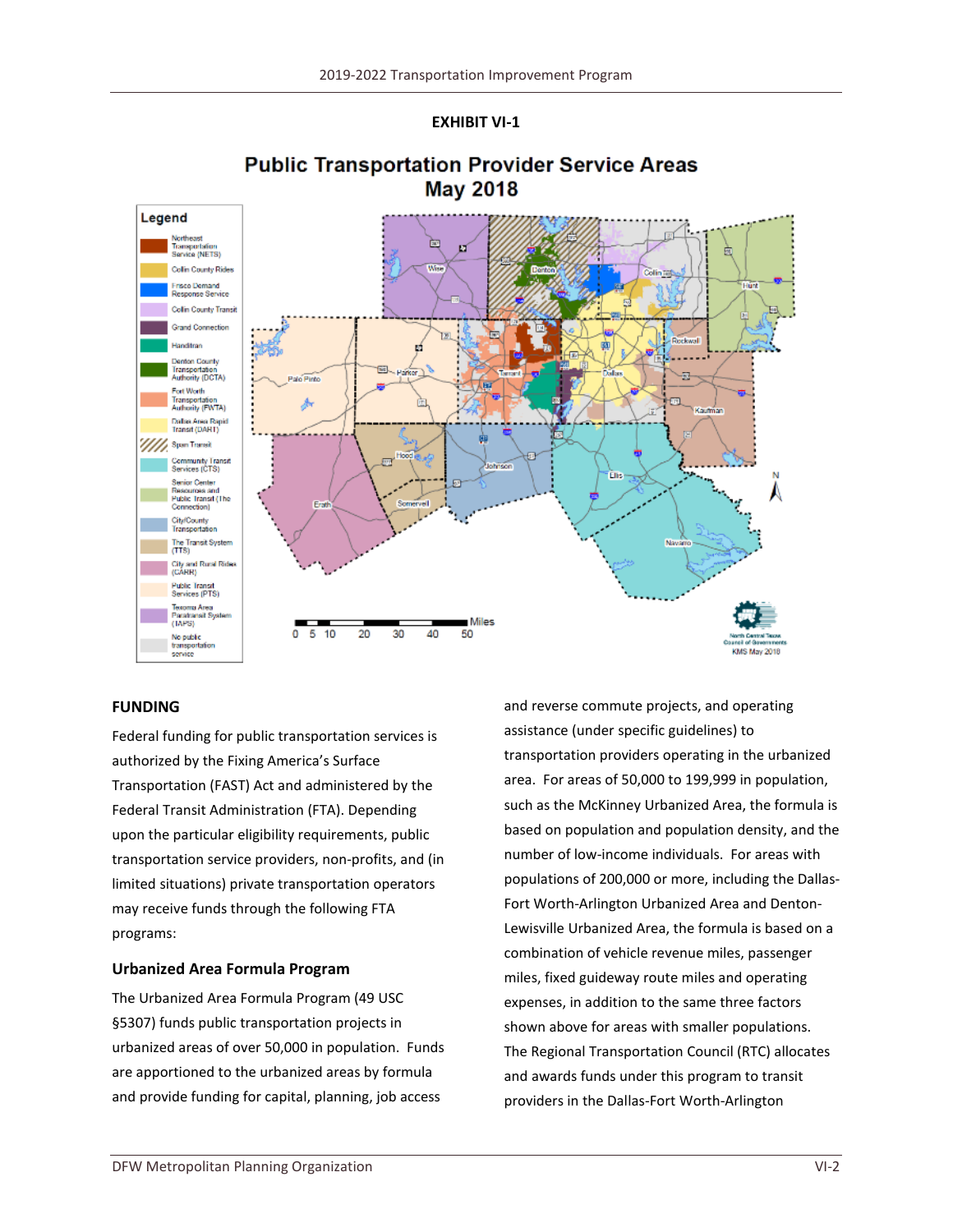Urbanized Area, the Denton-Lewisville Urbanized Area, and the McKinney Urbanized Area using the federal formula allocation process on a regional level with small transit provider project needs being met first.

# **Fixed Guideway Capital Investment Grants Program**

The Fixed Guideway Capital Investment Grants Program (49 USC §5309) provides capital assistance for new and expanded fixed guideway systems, such as rail and bus rapid transit services. This is a discretionary program whereby applicants must apply directly to the United States Department of Transportation (US DOT) for funding.

# **Enhanced Mobility of Seniors and Individuals with Disabilities Program**

The Enhanced Mobility of Seniors and Individuals with Disabilities Program (49 USC §5310) funds transportation projects that meet the needs of seniors and individuals with disabilities in urbanized and nonurbanized areas. Funds are allocated to both urbanized and nonurbanized areas by formula based upon the number of seniors and individuals with disabilities living in the respective area. Funds apportioned to nonurbanized and small urbanized areas (e.g., McKinney Urbanized Area) are allocated and awarded by the Texas Transportation Commission (TTC). Funds apportioned to the Dallas-Fort Worth-Arlington Urbanized Area and Denton-Lewisville Urbanized Area are allocated and awarded by the RTC based on transit provider needs for the provision of service to seniors and individuals with disabilities.

#### **Nonurbanized Area Formula Program**

The Nonurbanized Area Formula Program (49 USC §5311) funds public transportation in areas with populations less than 50,000. The goal of the program is to enhance access to health care, shopping, education, employment, and recreation services in nonurbanized areas. Funds are apportioned to the states by formula, and may be used for planning, capital, operating, job access and reverse commute projects, and the acquisition of public transportation services. In Texas, the funds are allocated and awarded by the TTC.

### **State of Good Repair Program**

The State of Good Repair Program (49 USC §5337), provides capital assistance for the replacement and rehabilitation of fixed guideway systems. Funds are apportioned to urbanized areas with fixed guideway public transportation facilities operating for at least seven (7) years. The Dallas-Fort Worth-Arlington Urbanized Area is currently the only urbanized area in the region which receives an apportionment with the Denton-Lewisville Urbanized Area expected to be eligible to receive an apportionment in FY19. These funds are allocated and awarded by the RTC based on eligibility and project needs in accordance with this program.

# **Bus and Bus Facilities Program**

The Bus and Bus Facilities Program (49 USC §5339), provides capital assistance to replace, rehabilitate and purchase buses and related equipment, as well as to construct bus-related facilities. Funds are apportioned to urbanized areas by formula based on a combination of population, population density, vehicle revenue miles, passenger miles, and operating costs. Funds apportioned to nonurbanized and small urbanized areas (e.g., McKinney Urbanized Area) are allocated and awarded by the TTC. Funds apportioned to the Dallas-Fort Worth-Arlington Urbanized Area and Denton-Lewisville Urbanized Area are allocated and awarded by the RTC based on project needs in accordance with project eligibility of the program.

#### **PERFORMANCE MEASURES**

In recent years, federal transportation funding legislation has begun mandating that performance